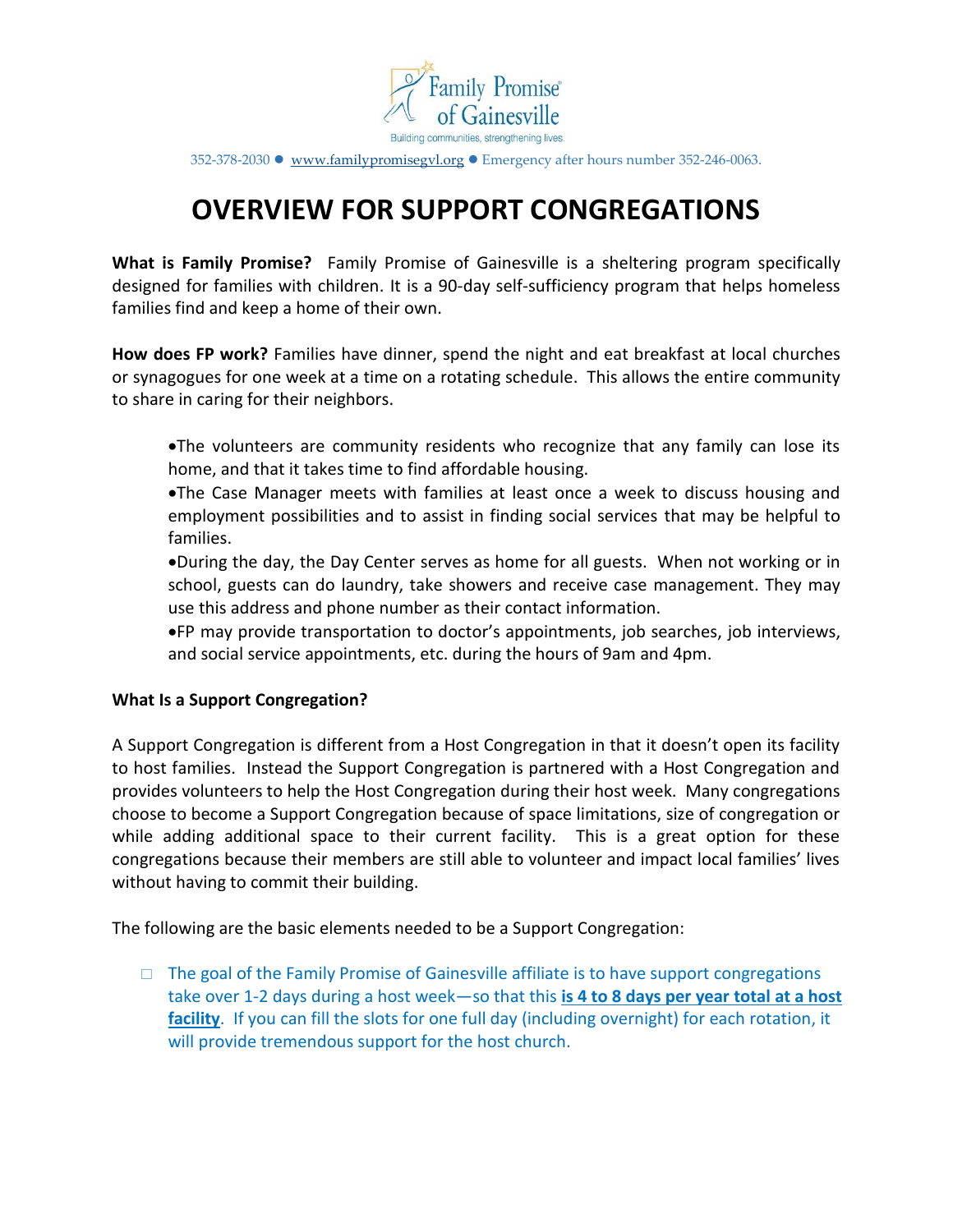

352-378-2030 [www.familypromisegvl.org](http://www.familypromisegvl.org/) Emergency after hours number 352-246-0063.

- □ Volunteers: A Support Congregation provides needed volunteers for their Host Congregation to help cover volunteer shifts during the host week. There should always be at least 2 volunteers present and generally not more than 6 at a time at the Host Congregation. All volunteers complete training and orientation *before* they begin serving.
- $\Box$  The support congregation provides a person(s) to serve as the Primary Coordinator to recruit needed volunteers for the host week, attend scheduled meetings and act as the main contact for the congregation.
- $\Box$  Key coordinator from your support church work with key coordinator from the host congregation where you are assigned: walk through at assigned host church to become familiar with the facility.

## **Facility Checklist to confirm with host church**

## 1. Accommodations

A. What rooms are to be used?

B. Which bathrooms are available to guests? Is there a family with small (crying/irregular sleep pattern) infants that would best be served in a space with doors?

C. What storage space is available for linens, guests' belongings, etc.?

## 2. Security

A. Do any rooms need to be locked? Who is responsible for keeping rooms secure? Is there a key checkout?

C. Overnight security: When to lock up? How?

[Recommended policy is to lock up at 9 pm. If a family works late night shifts, let overnight hosts know. If you don't hear from a family by 9 pm and were expecting them, please call the after- hours line for Family Promise.]

3. Kitchen

A. Which pantries and cabinets store program staples?

B. How should leftovers be used or distributed?

- C. Is the refrigerator open to guests apart from mealtimes?
- 4. Housekeeping
	- A. What specific chores need to be done daily? Weekly?
	- B. Whose responsibility are they
- 5. Laundry
	- A. Where is clean linen kept?
	- B. Are the congregation's laundry facilities (if any) available to guests?
	- C. Who does program laundry? Where?
- 6. House Rules and Communication

A. Are local emergency numbers posted in every room?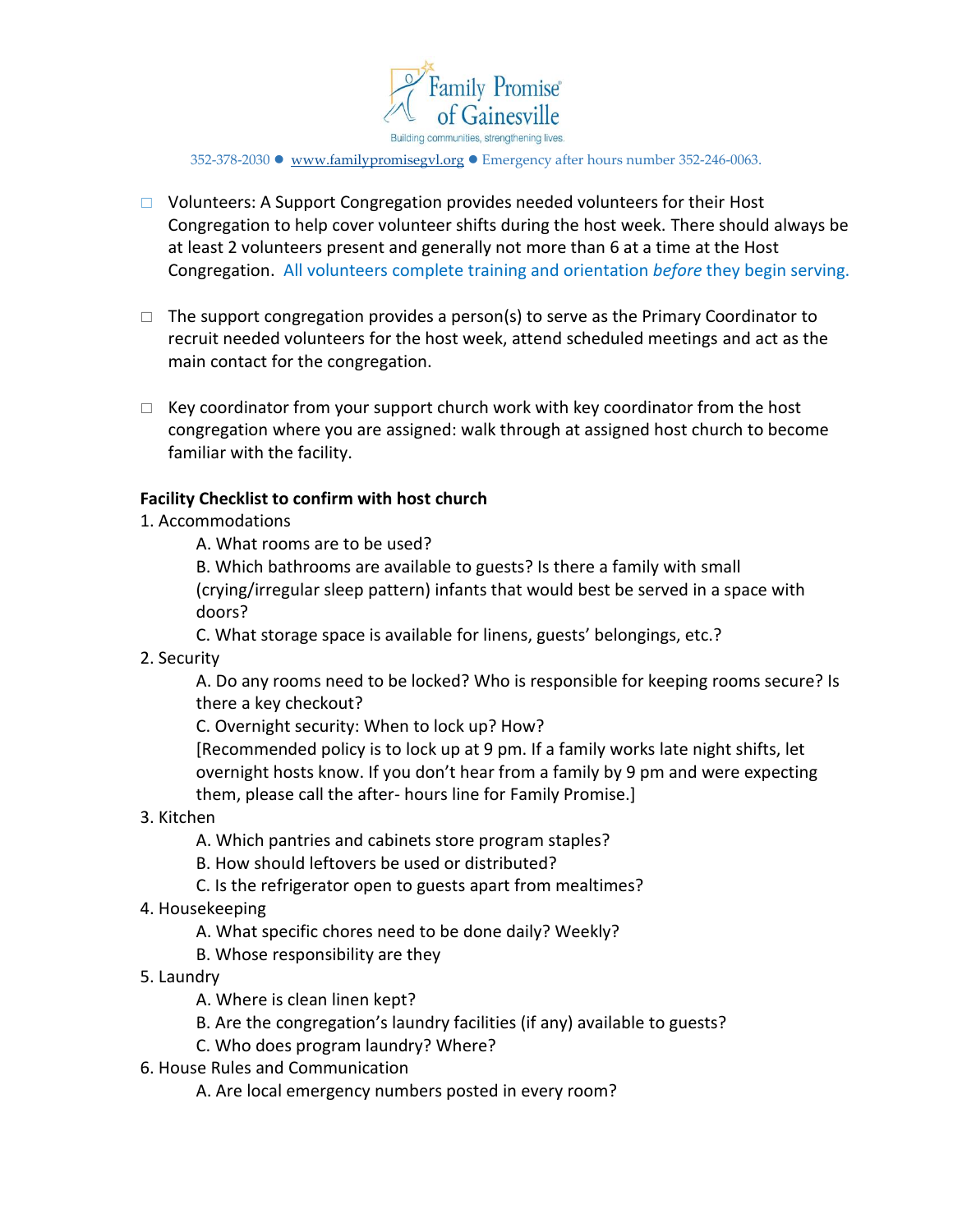

352-378-2030 • www.familypromisegyl.org • Emergency after hours number 352-246-0063.

B. What is your policy on guests' use of phones? Time they need to be in shelter? Chores? Calls to director if needed?

7. Children

- A. What supplies, games, and books are available for children?
- B. What areas are available for play (indoor and outdoor)?
- $\Box$  The Support Congregation will consider providing financial support.
- $\Box$  The Support Congregation also commits to:
	- $\checkmark$  Make a minimum one-year commitment in writing.
	- $\checkmark$  Publicize and promote the Family Promise Program within the congregation.
	- $\checkmark$  Promote and support fundraising events.



 *To become a Support Congregation contact Jayne Moraski, Family Promise Executive Director at 352.378.2030 or [gnvfamilypromiseed@gmail.com](mailto:gnvfamilypromiseed@gmail.com)*

Example Week is shown below: